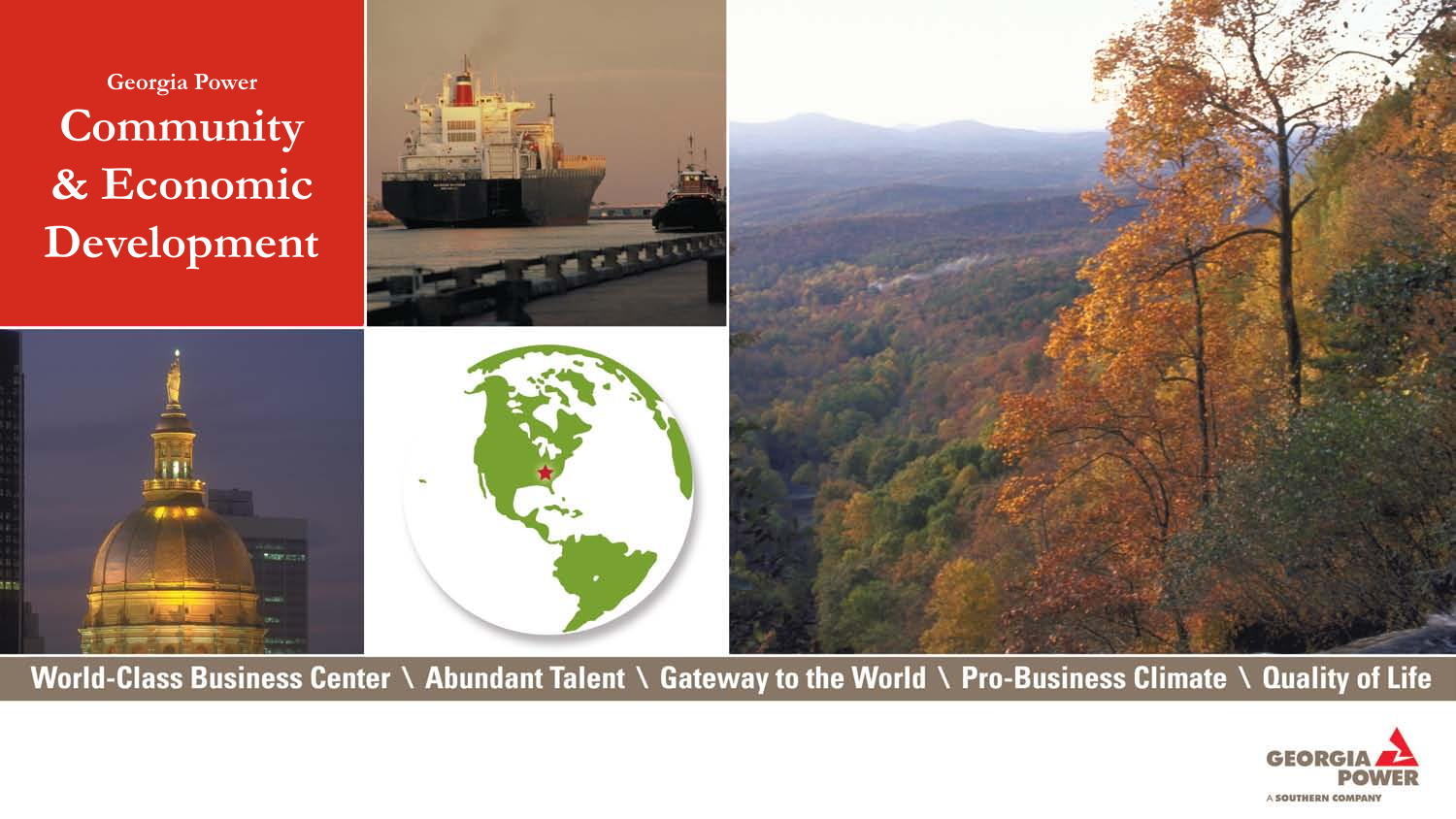### Georgia Power Community and Economic Development Presentation to

# **Sidebar Conference: Local Authorities: Partners in Economic Development** *Role of Incentives, the Local, State and Regional Project Managers*

**10 October 2014**

**Calhoun, Georgia**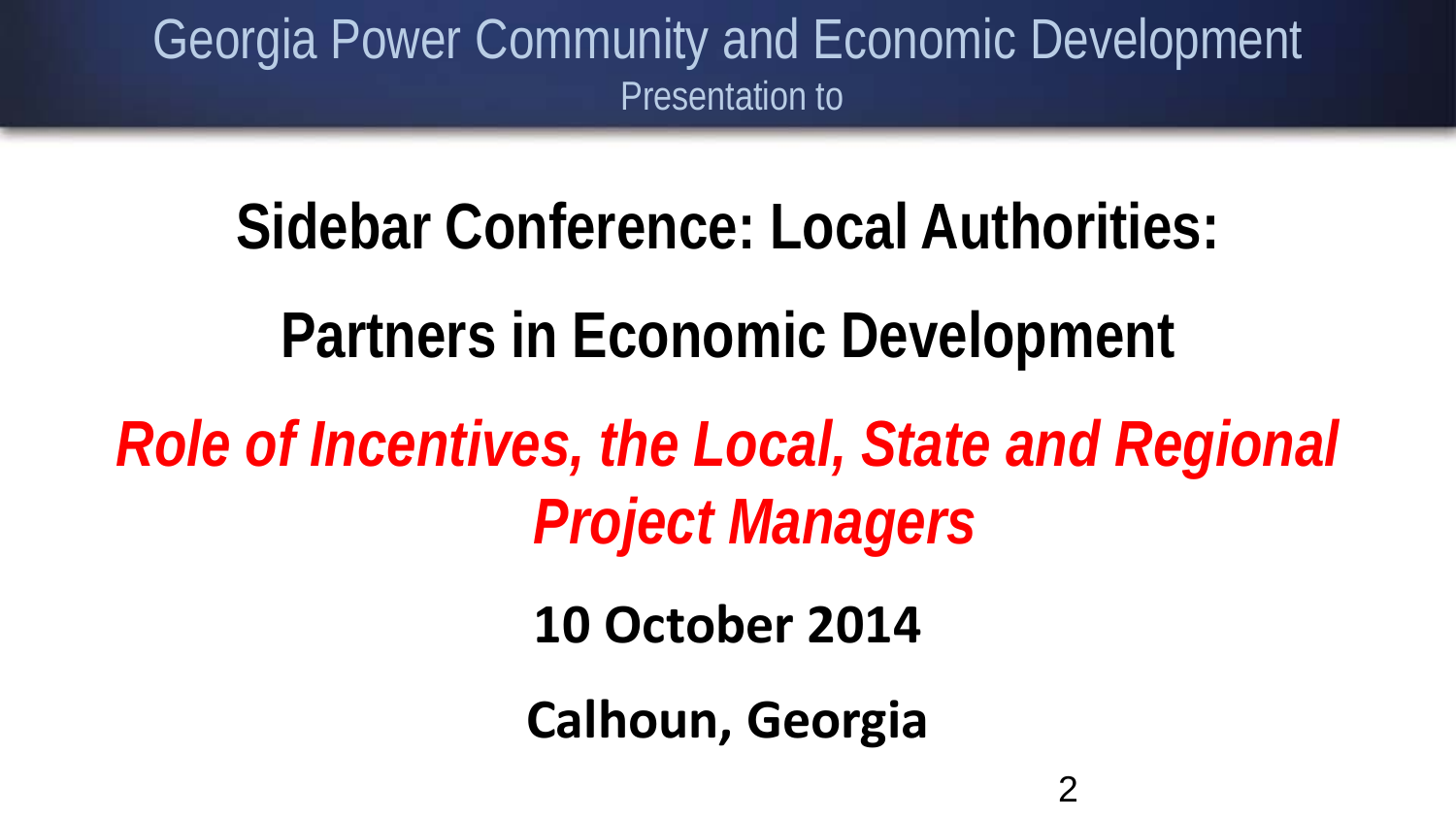### Example – "Project X" – Southeastern U.S. Search Consultant-Driven

- **Client** Tier 2 Automotive Supplier
- **Project Type**  Metal stamping, light assembly and warehouse/distribution
- **Sector** Manufacturing
- **Project Drivers**  Timeline, availability of labor, overall cost of operations, incentives
- **Jobs** 350 estimated
- **Capital Investment**  Initial Estimate \$20M
- **Project Timeline**: Eight months from RFI publication to announcement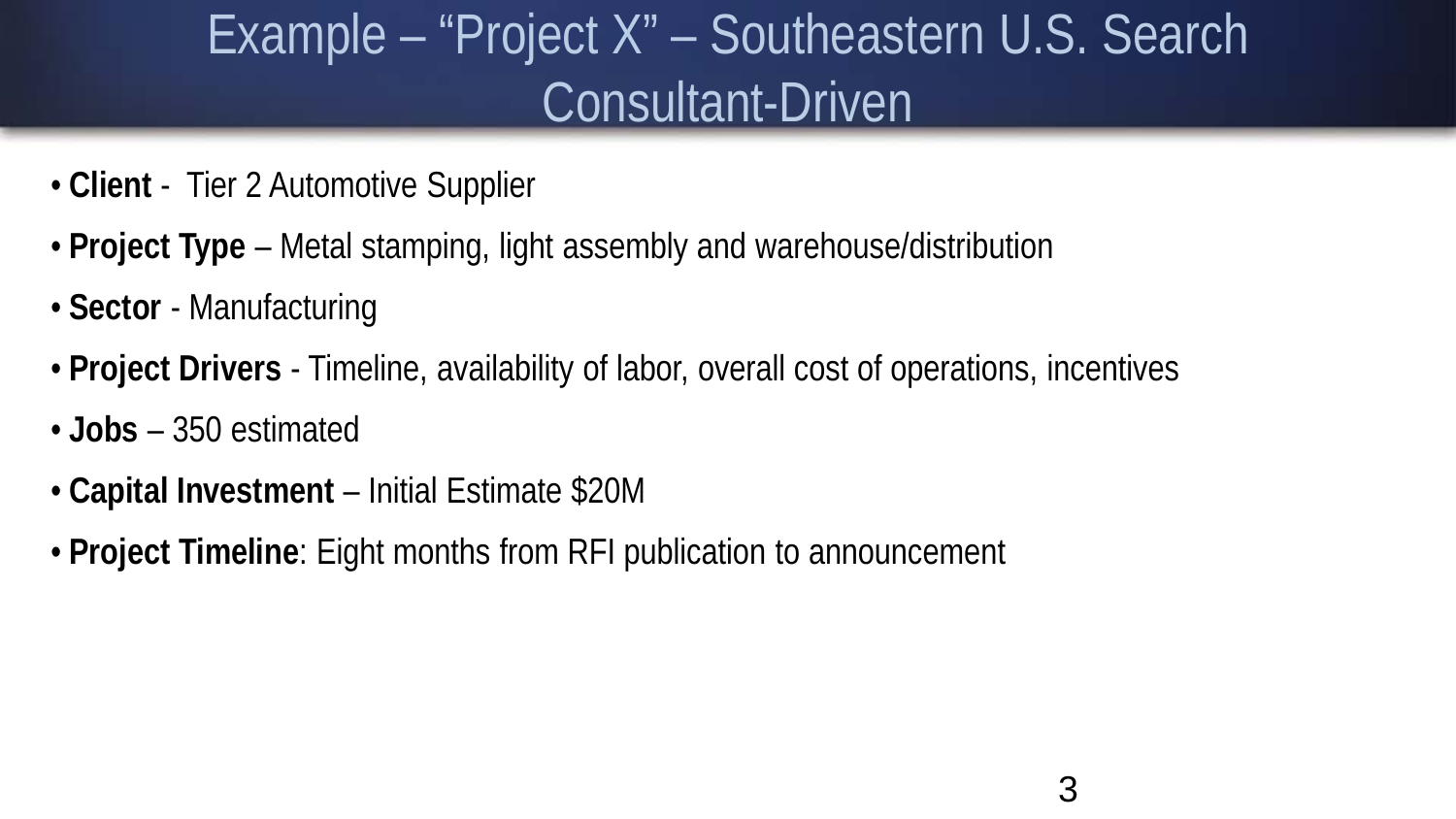### **Project Drivers/Site Selection Criteria**

**Consultant Y -** *"Our client seeks a quality location where the required quality skills can be obtained in a low cost domestic market"*

*Company's Key Considerations:*

- Reduce costs
- Speed to Market
- Improve quality of product
- Bring innovative solutions to its customers
- Recently experienced tremendous growth in their direct to customer segment of their business

4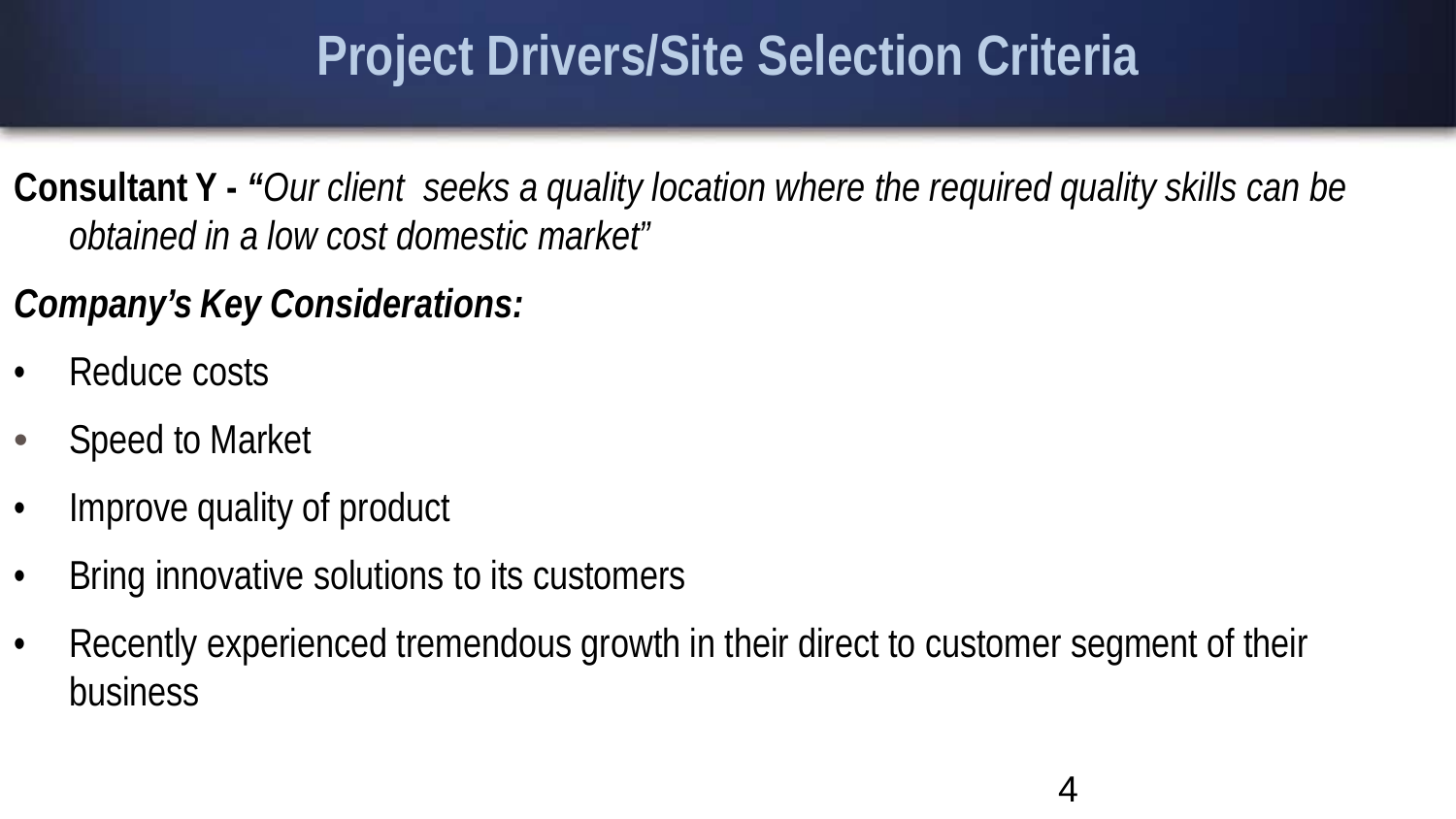### Project Drivers/Search Criteria

- **Real Estate**  Build-to-suit 350,000 sq. ft. building 40 acres (rail preferred); free site or price per acre reduction; GRAD site preferred (rule of thumb – 1,000 sq. ft. bldg. per employee)
- **Workforce** Availability of current and future: welders, experienced technicians with mechatronics training, assemblers
- **Geography** Southeastern US for proximity to large customers
- **Access** Direct flights from the company's HQ's city (Germany) within one-hour from site
- **Local tax and economic factors, wage rates**
- **Availability of governmental incentives (state and local)**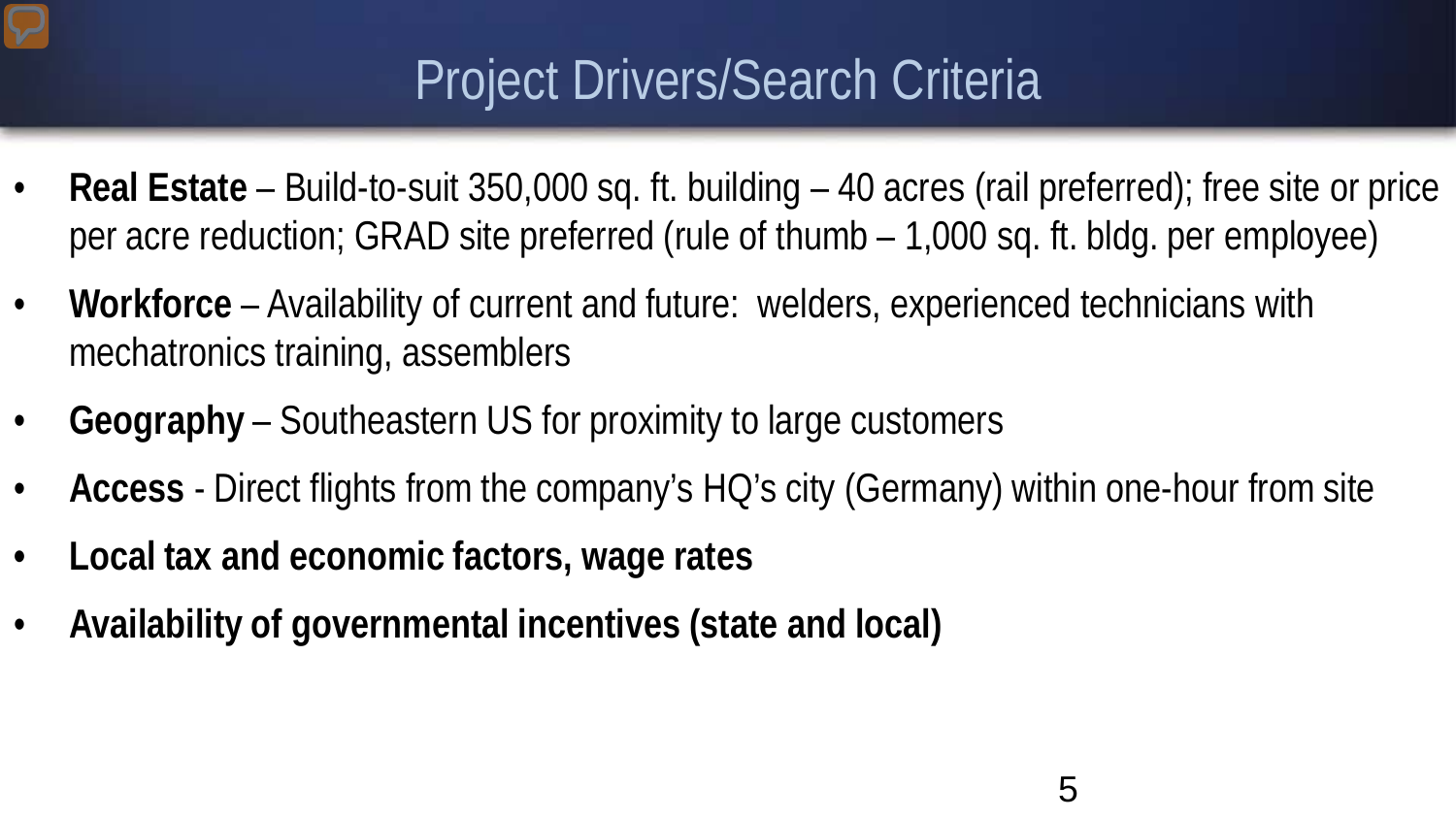### **Workforce/Talent Issues**

- New location will initially provide for three (3) corporate executive relocations from Germany
- Corporate positions Over five (5) years anticipate the need for additional of sales/marketing (15) and Research and Development Department engineers (15)
- Compensation for all will be at competitive wages Initial estimates of average salaries are: 1. Executive positions: \$200K plus benefits per year; 2. Corporate positions - \$80K per year; 3. welders and mechatronic technicians - \$20-30.00/hour minimum hourly wage
- Training A big part of this project's success will rely on the ability to effectively train new hires. Anticipated training budget of \$5M per year (years 1-5). *"Your support in helping to mitigate these costs is very helpful."*

6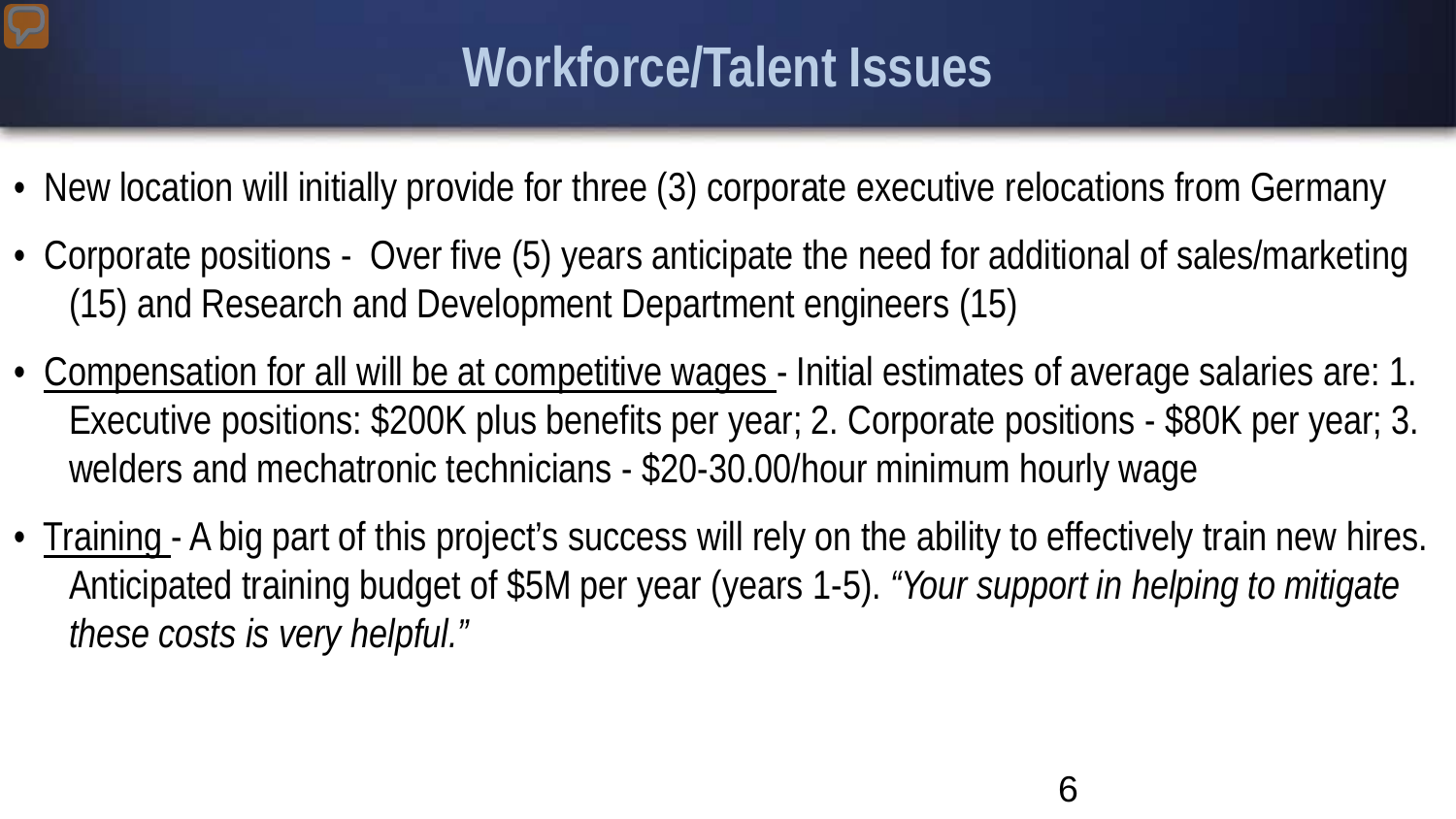# **Project Timeline**

- During diligence phase, more than 50 Southeast U.S. sites to be identified
- RFI sent to 20 communities
- RFI provided April 2014; **Due in one week**
- Preliminary site visits to conducted two months later
- Project commencement Within six months
- Completion of project Q4 2015 Will ramp up over four year period

7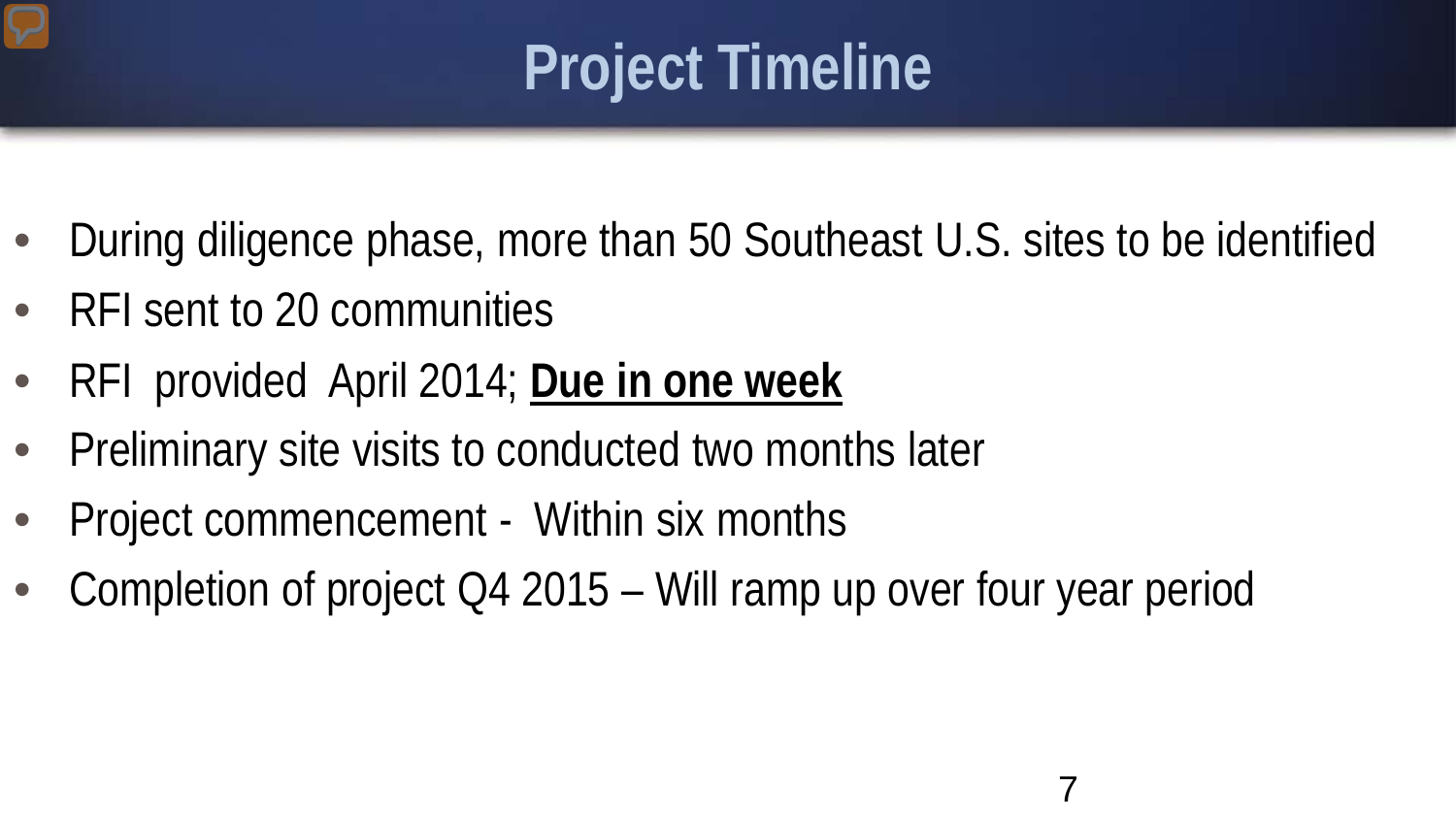### Project "X": RFI Have To Do's

### Proposal Submission

Respondents are requested to respond via email to this RFI, by close of business on Thursday, April 10, 2014.

In addition, hard copy may be also sent to the address below if so desired (not required). Late proposals will not be accepted.

Please submit information, and questions to: (Site Location Consultant)…….

### Available Site and Miscellaneous Information

- Complete information on GRAD sites (preferred)
- Incentives; timelines, performance requirements
- Built to Suit/Lease to purchase options (if applicable)

#### GRAD Requirements Are: "Basically shovel-ready"

Minimum acreage 50 acres; ownership security, zoning designation, road and rail accessibility, utilities service, and completed Wetland/stream delineations, all topo, geotechnical and Phase I environmental studies complete, completed investigations For cultural and endangered species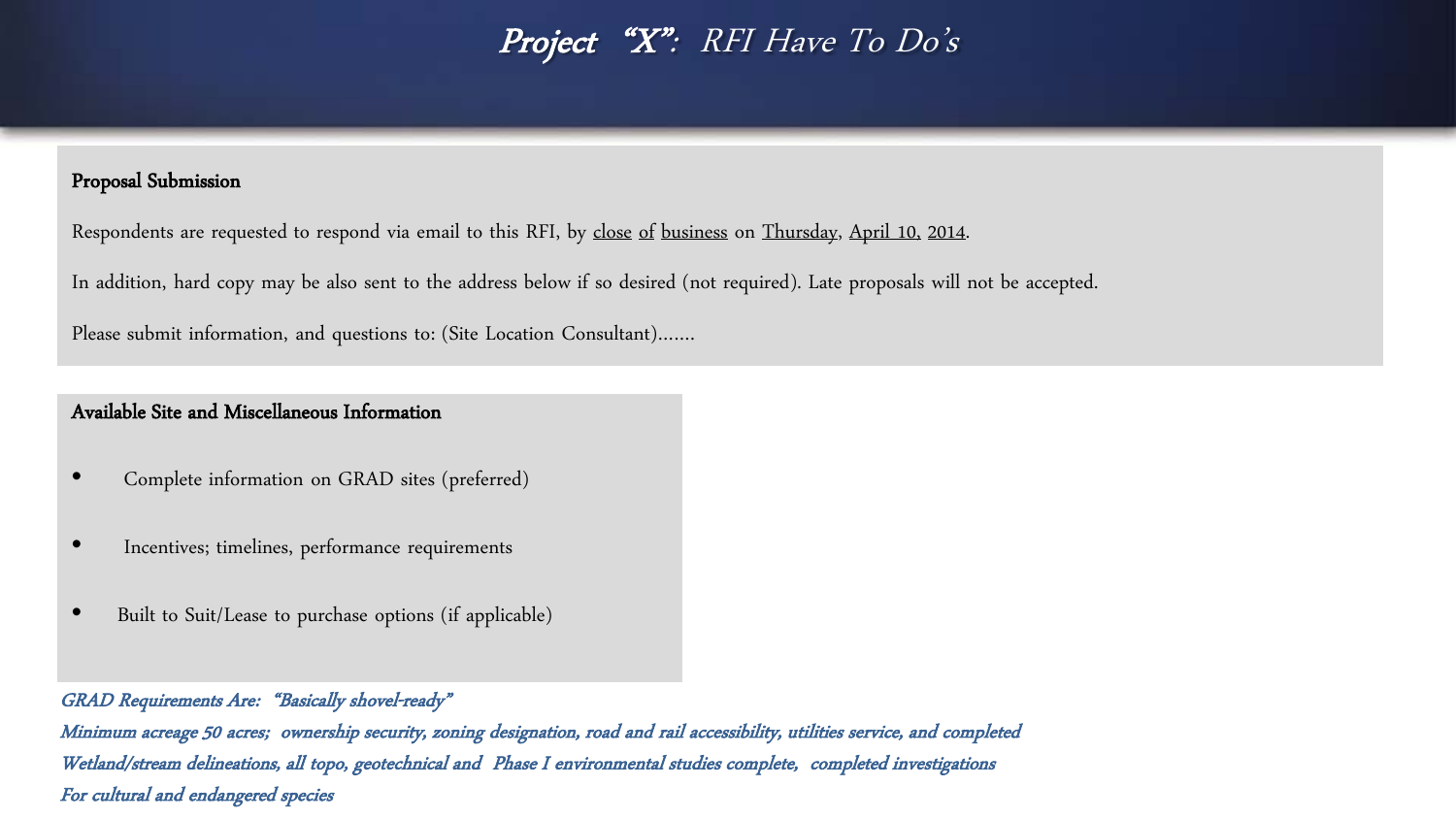Project X wants these specific "types of assistance and incentives"

# State and Local Incentives

Carl Campbell, Sr. Project Manager, NW Georgia Region, Georgia Department of Economic Development

John VanBrunt, Georgia Department of Community Affairs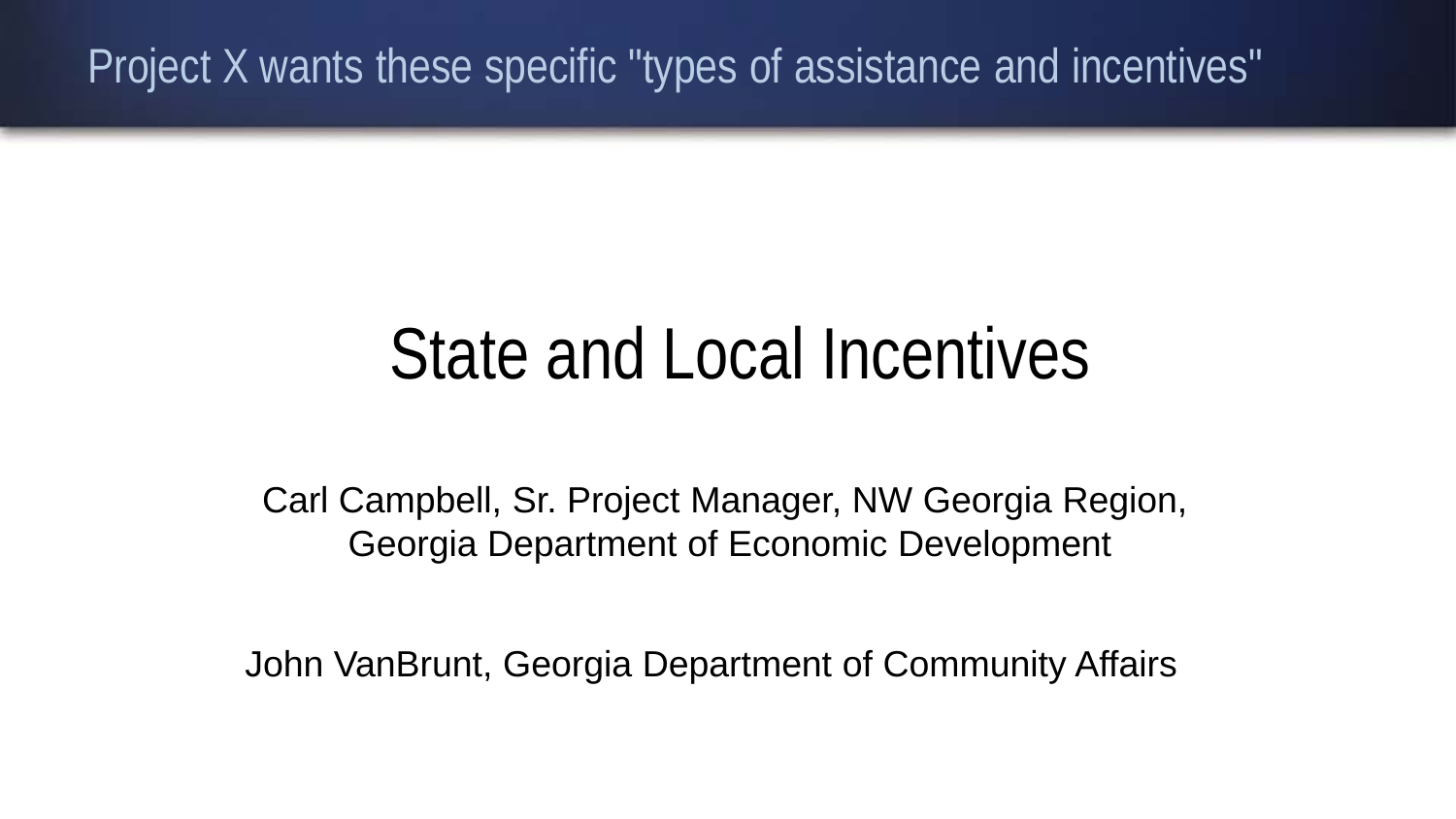### Project X wants these specific "types of assistance and incentives"

- Job and Investment Credits
- Enterprise Zones
- Free Land / Buildings
- Sales/Property Tax Exemptions
- Cash Grants
- Government Funded Infrastructure
- Utilities Discounts
- Local Incentives and Grants
- Employee Training Grants
- Withholding Tax Rebates
- Source: Dan McRae, Seyfarth and Shaw, June 30, 2014 presentation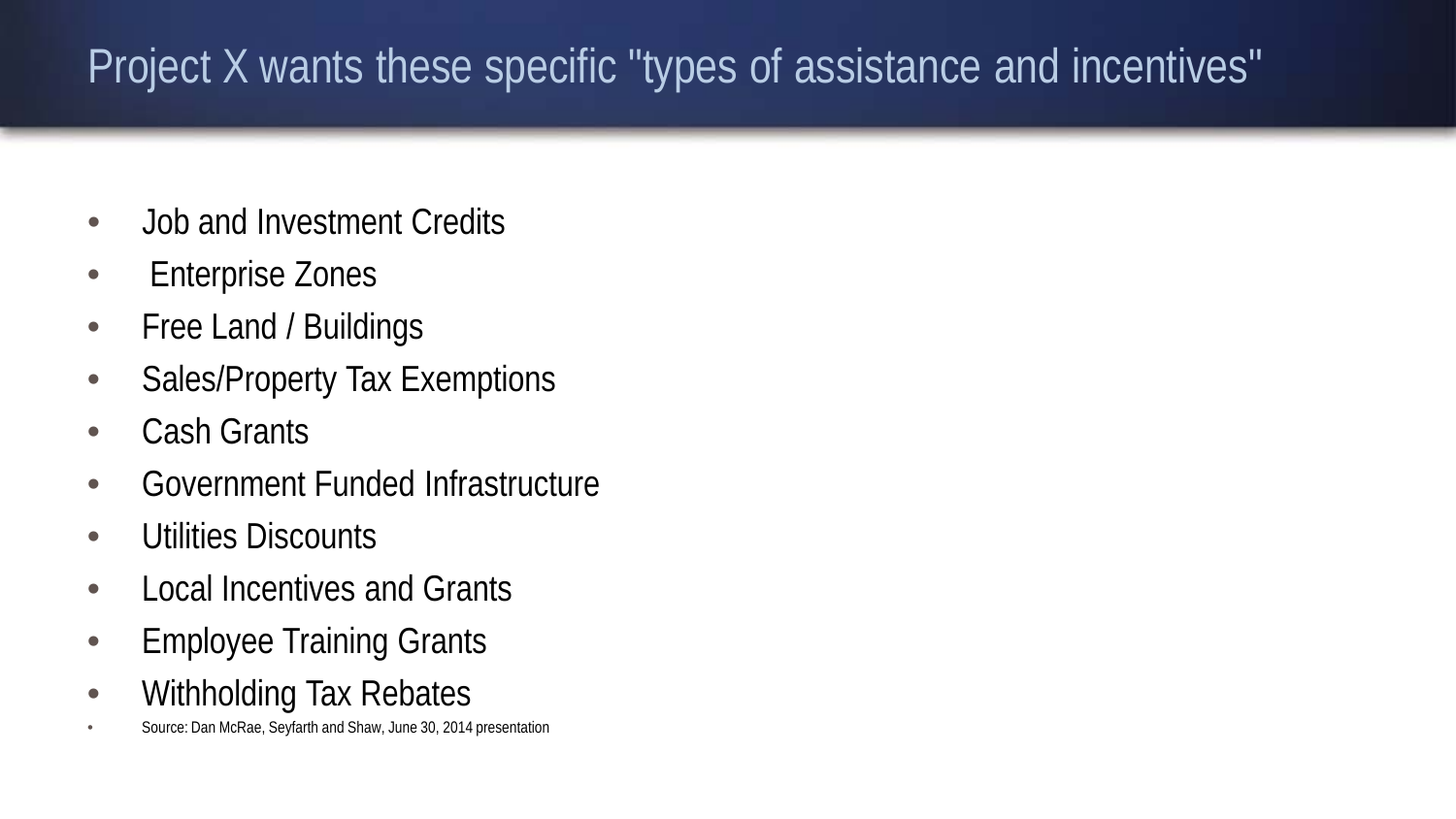## Local Incentive Package

- 15-year, graduated property tax abatement 1<sup>st</sup> five years, "0"
- 100% Freeport in-place
- Free site Lost leader in their new industrial park
- Free office space to project team while project under construction
- \$100,000 in cash to assist with grading/site prep
- Free country club memberships